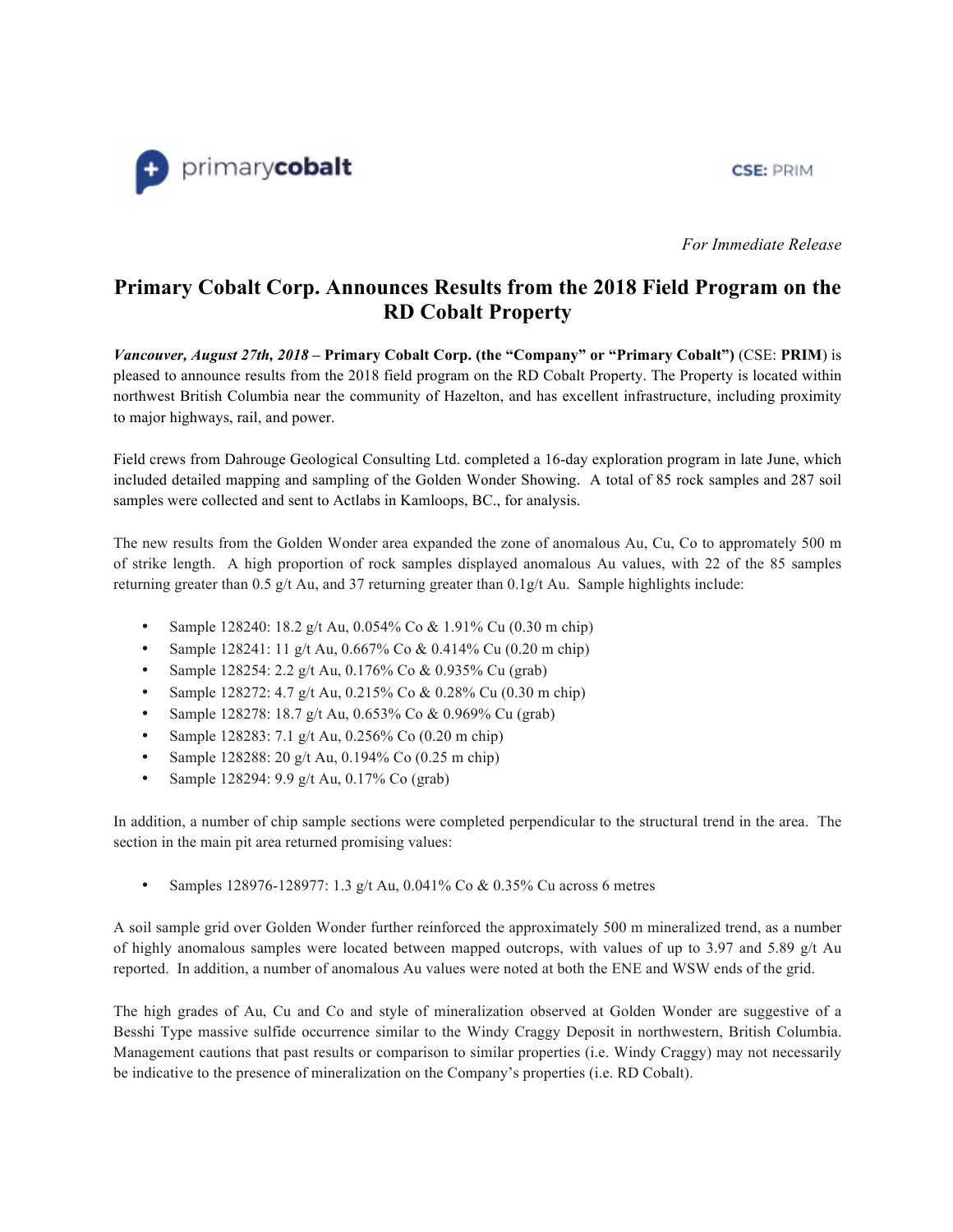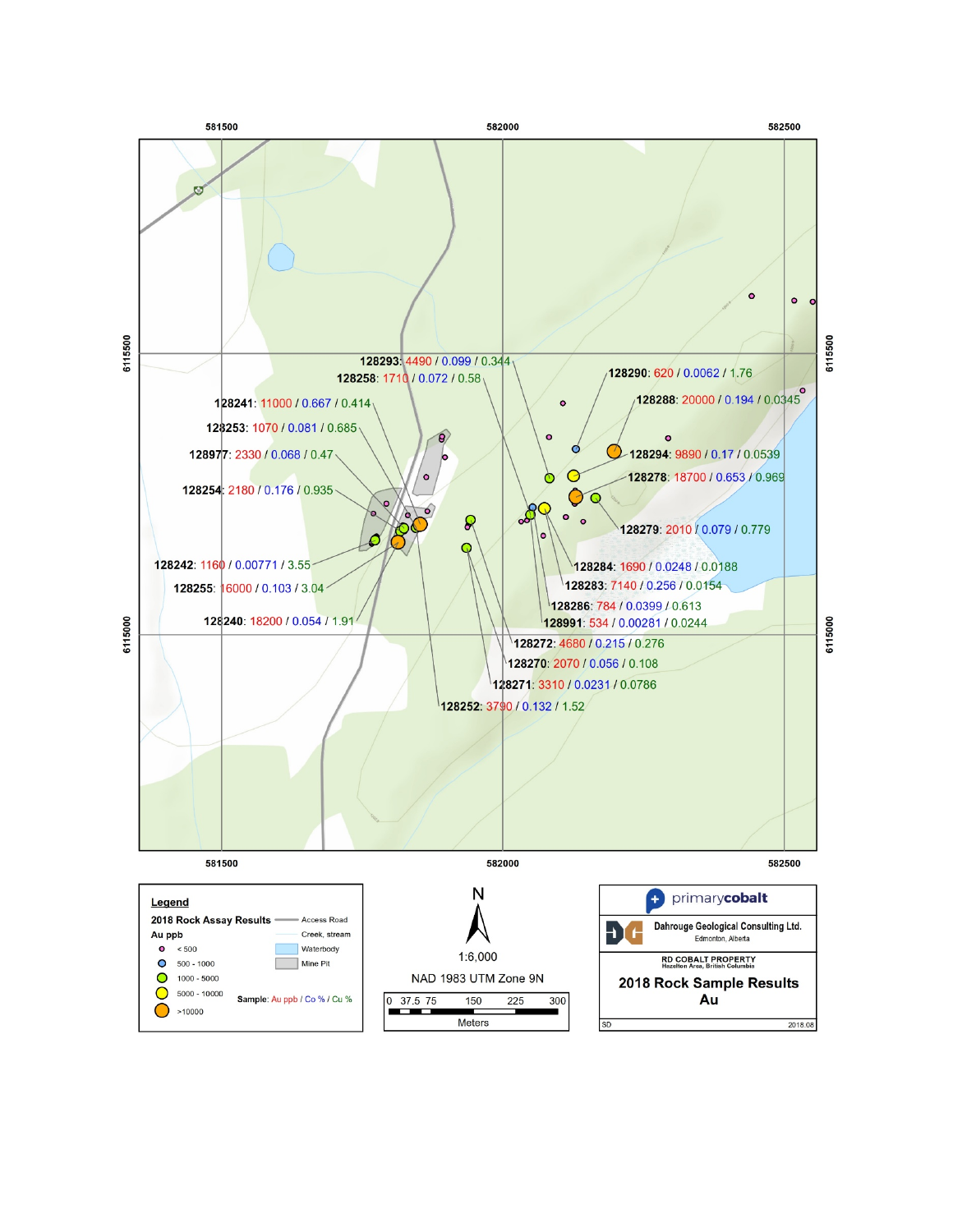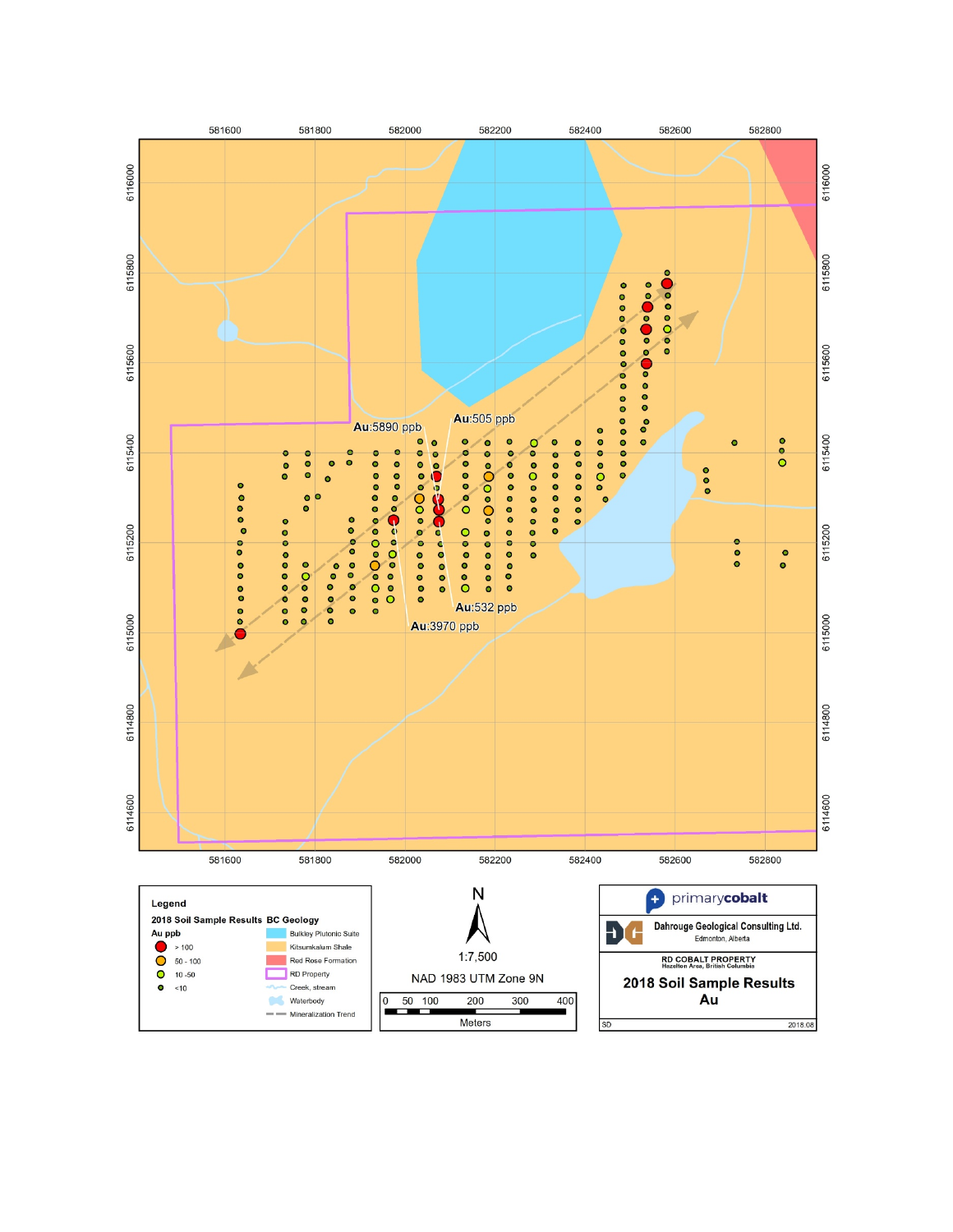#### **RD COBALT PROPERTY**

The RD Cobalt Property comprises five contiguous mineral claims that cover an area of approximately 7,327 ha. The Property is approximately 1 km south of the Yellowhead Highway, a major interprovincial highway in western Canada. The west end of the Property (the Golden Wonder area) can be reached by a gravel road that links to Highway 16 southwest of Sealey Lake Provincial Park. ATV trails run west from this road north (for  $\sim$ 1,400 m) and south (for ~1100 m) of Denys Lake. The northern section of the Property (West's Knoll, Daley West areas) is mostly accessible from Highway 16 by ATV along trails or by foot.

The Property encompasses several historic Copper, Gold and Cobalt mineral showings, including Golden Wonder, Daley West, Hecla, Black Prince, Blue Lake, and Silvertip Glacier. The Golden Wonder Showing has received the most attention historically, with exploration work recorded as early as 1912.

The exploration target is a Besshi Type Massive Sulfide occurrence similar to the Windy Craggy Deposit in northwest B.C., which remains one of the largest undeveloped Cu, Au, Co deposits worldwide.

The technical information contained in this news release has been reviewed and approved by Patrick J. Kluczny, B.Sc., P.Geol., who is a Qualified Person as defined under National Instrument 43-101.

#### **About Primary**

**PRIMARY COBALT CORP.** (CSE: PRIM) is a listed junior exploration company and is engaged in the business of acquiring, exploring and developing ethically sourced Cobalt, Copper, Nickel, Vanadium and Uranium focussed mineral resource properties to create value for its shareholders.

ACQUISITION FOCUS - Other projects Primary is investigating are in the clean energy sector. In this sector, the Company is focused specifically upon exploration opportunities to source green energy power minerals for use in battery production. Primary's interests in this sector are guided by the following:

- Identifying opportunities in regions that are conducive to mining due to the regulatory nature of the government with existing infrastructure.
- Identifying opportunities in geographical locations that provide easy access large markets for these metals.
- Identifying opportunities with locations with existing mine shafts.

## **ON BEHALF OF THE BOARD OF DIRECTORS**

/s/ Patrick Morris

President Patrick Morris, CEO Telephone: +1 778-735-1000 E-mail: [info@primarycobalt.com](mailto:info@primarycobalt.com)

Neither the Canadian Securities Exchange nor its Regulation Services Provider (as that term is defined in the policies of the Canadian Securities Exchange) accepts responsibility for the adequacy or accuracy of this release.

#### **Forward Looking Statements**

Certain information set forth in this news release may contain forward-looking statements that involve substantial known and unknown risks and uncertainties. All statements other than statements of historical fact are forward- looking statements, including, without limitation, statements regarding future financial position, business strategy, use of proceeds, corporate vision, proposed acquisitions, partnerships, joint-ventures and